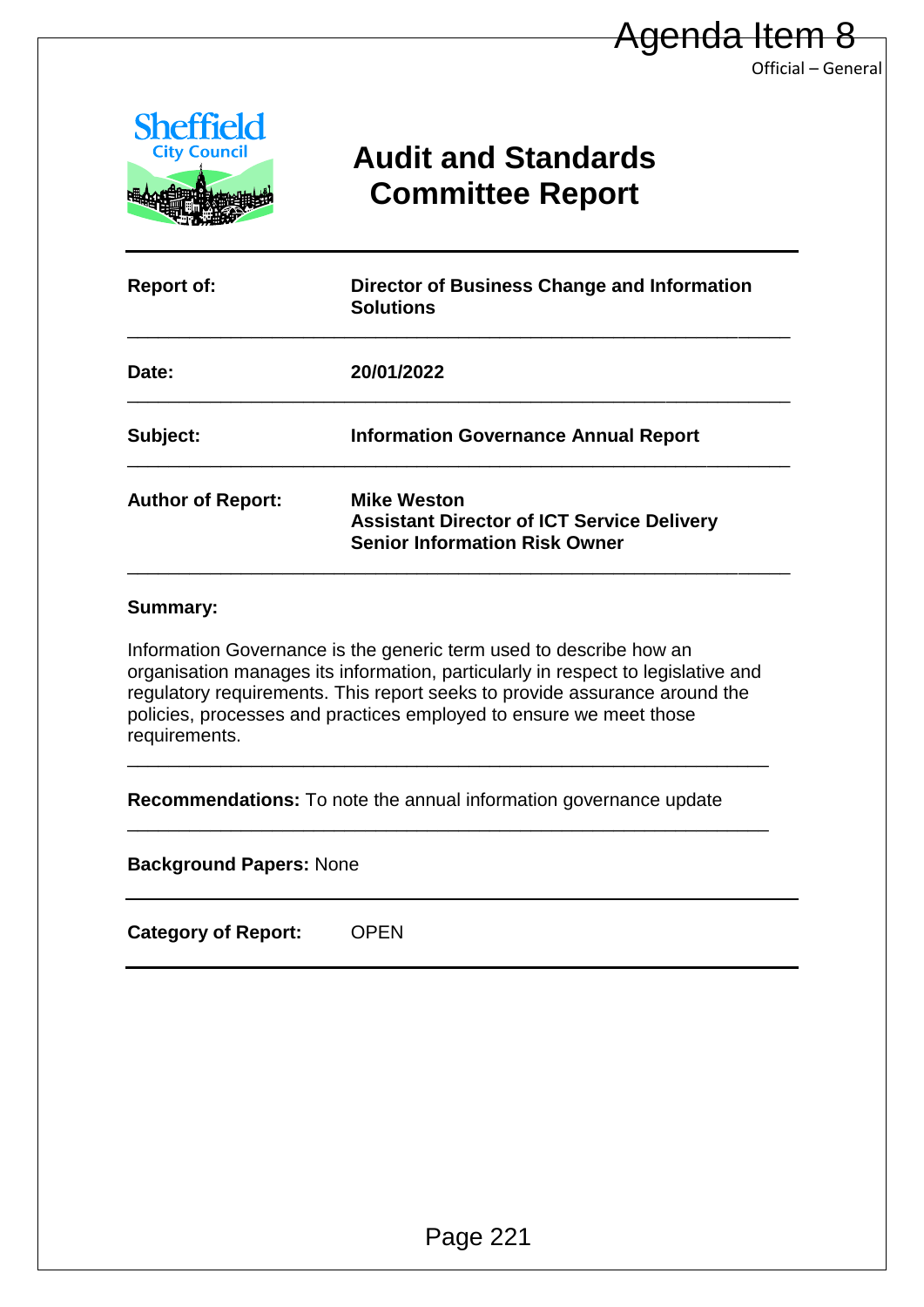# **Statutory and Council Policy Checklist**

| <b>Financial Implications</b>                                            |  |  |  |  |  |  |
|--------------------------------------------------------------------------|--|--|--|--|--|--|
| NO:                                                                      |  |  |  |  |  |  |
| <b>Legal Implications</b>                                                |  |  |  |  |  |  |
| <b>YES</b>                                                               |  |  |  |  |  |  |
| <b>Equality of Opportunity Implications</b>                              |  |  |  |  |  |  |
| <b>NO</b>                                                                |  |  |  |  |  |  |
| <b>Tackling Health Inequalities Implications</b>                         |  |  |  |  |  |  |
| <b>NO</b>                                                                |  |  |  |  |  |  |
| <b>Human rights Implications</b>                                         |  |  |  |  |  |  |
| <b>NO</b>                                                                |  |  |  |  |  |  |
| <b>Environmental and Sustainability implications</b>                     |  |  |  |  |  |  |
| N <sub>O</sub>                                                           |  |  |  |  |  |  |
| <b>Economic impact</b>                                                   |  |  |  |  |  |  |
| <b>NO</b>                                                                |  |  |  |  |  |  |
| <b>Community safety implications</b>                                     |  |  |  |  |  |  |
| <b>NO</b>                                                                |  |  |  |  |  |  |
| <b>Human resources implications</b>                                      |  |  |  |  |  |  |
| <b>NO</b>                                                                |  |  |  |  |  |  |
| <b>Property implications</b>                                             |  |  |  |  |  |  |
| <b>NO</b>                                                                |  |  |  |  |  |  |
| Area(s) affected                                                         |  |  |  |  |  |  |
| None                                                                     |  |  |  |  |  |  |
| <b>Relevant Cabinet Portfolio Member</b>                                 |  |  |  |  |  |  |
| <b>Councillor Cate McDonald</b>                                          |  |  |  |  |  |  |
| Is the item a matter which is reserved for approval by the City Council? |  |  |  |  |  |  |
| <b>NO</b>                                                                |  |  |  |  |  |  |
| <b>Press release</b>                                                     |  |  |  |  |  |  |
| <b>NO</b>                                                                |  |  |  |  |  |  |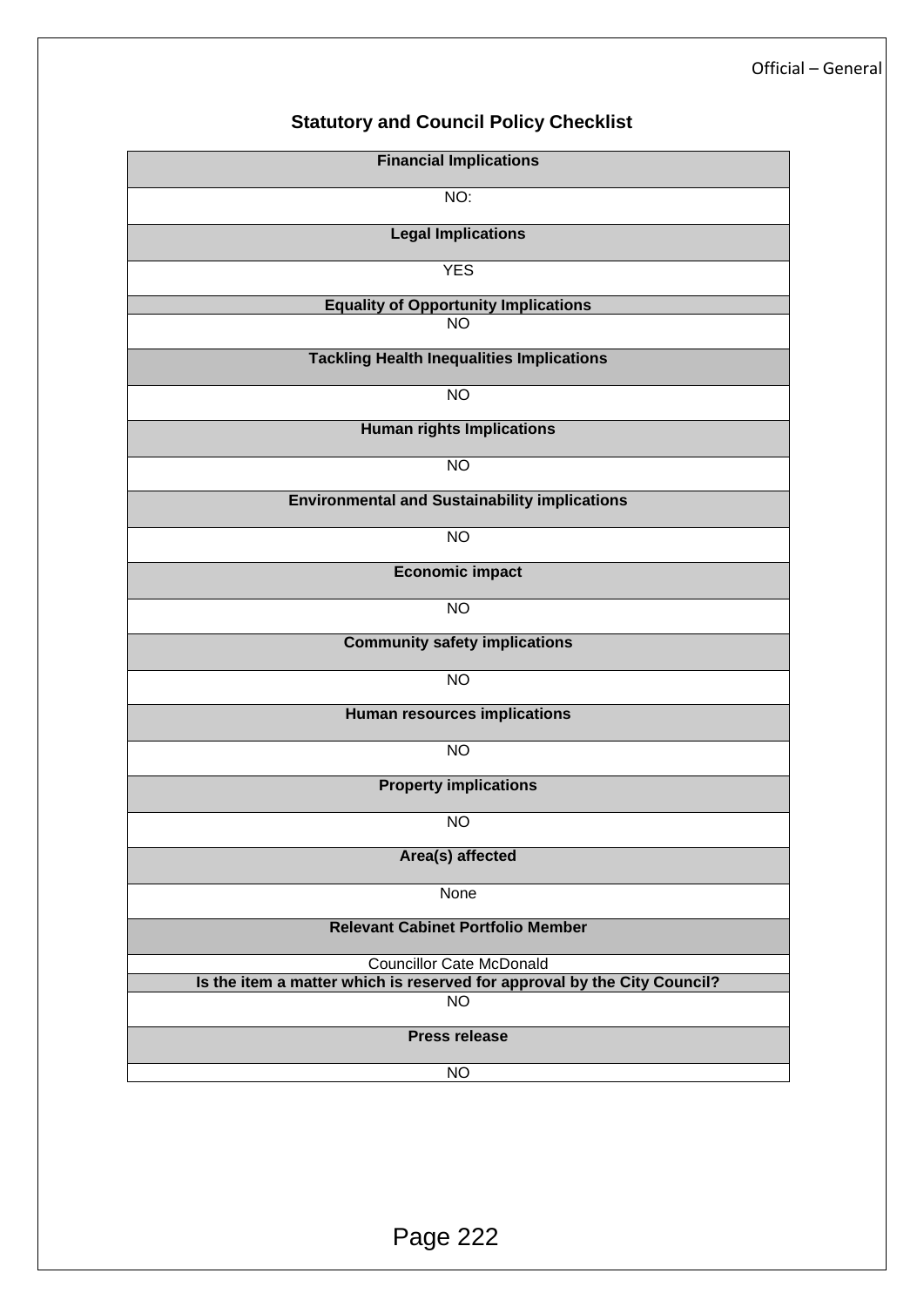| 1.0 | <b>INTRODUCTION</b>                                                                                                                                                                                                                                                                                                                                                                                                                                                                                                                                                                                                                                                                                                                                                                                                                                                                                                                                              |  |  |  |  |
|-----|------------------------------------------------------------------------------------------------------------------------------------------------------------------------------------------------------------------------------------------------------------------------------------------------------------------------------------------------------------------------------------------------------------------------------------------------------------------------------------------------------------------------------------------------------------------------------------------------------------------------------------------------------------------------------------------------------------------------------------------------------------------------------------------------------------------------------------------------------------------------------------------------------------------------------------------------------------------|--|--|--|--|
|     |                                                                                                                                                                                                                                                                                                                                                                                                                                                                                                                                                                                                                                                                                                                                                                                                                                                                                                                                                                  |  |  |  |  |
| 1.1 | This report has been written to provide an overview of the Information<br>Governance arrangements and performance at the Council for the last<br>financial year and to provide assurance around the policies, processes<br>and practices employed to ensure we meet our legal requirements.                                                                                                                                                                                                                                                                                                                                                                                                                                                                                                                                                                                                                                                                      |  |  |  |  |
|     | It is important to note that this is a retrospective report, covering the<br>year 2020/21. This report includes the impact of COVID-19 on<br>performance.                                                                                                                                                                                                                                                                                                                                                                                                                                                                                                                                                                                                                                                                                                                                                                                                        |  |  |  |  |
| 2.0 | <b>BACKGROUND</b>                                                                                                                                                                                                                                                                                                                                                                                                                                                                                                                                                                                                                                                                                                                                                                                                                                                                                                                                                |  |  |  |  |
|     |                                                                                                                                                                                                                                                                                                                                                                                                                                                                                                                                                                                                                                                                                                                                                                                                                                                                                                                                                                  |  |  |  |  |
| 2.1 | Information Governance is a common term for the distinct, but<br>overlapping disciplines of data protection, access to information,<br>information security, investigatory powers, information and records<br>management, information sharing, information quality and information<br>assurance.                                                                                                                                                                                                                                                                                                                                                                                                                                                                                                                                                                                                                                                                 |  |  |  |  |
| 2.2 |                                                                                                                                                                                                                                                                                                                                                                                                                                                                                                                                                                                                                                                                                                                                                                                                                                                                                                                                                                  |  |  |  |  |
|     | The ultimate purpose of Information Governance is to help an<br>organisation to understand its information needs and responsibilities,<br>to define the rules for the management of information flowing in, out<br>and around the business, and to maximise the value of information<br>while minimising the risks.                                                                                                                                                                                                                                                                                                                                                                                                                                                                                                                                                                                                                                              |  |  |  |  |
| 2.3 | Effective Information Governance enables the Council to understand<br>and comply with its legal and administrative obligations, manage, and<br>reduce risks, protect privacy and confidentiality, and support services<br>to deliver to the right people at the right time.                                                                                                                                                                                                                                                                                                                                                                                                                                                                                                                                                                                                                                                                                      |  |  |  |  |
| 2.4 | The Information Governance landscape is complex and subject to<br>laws, regulations, and recommended codes of practice. The key laws<br>include the General Data Protection Regulation 2016/679 (GDPR)<br>which since Brexit has become the UK GDPR, Data Protection Act<br>2018 (DPA), Freedom of Information Act 2000 (FOIA), Environmental<br>Information Regulations 2004 (EIR), and Regulation of Investigatory<br>Powers Act 2000 (RIPA). The Council can be called upon to<br>demonstrate its compliance with these laws and regulations by<br>members of the public, partner agencies, accrediting bodies, and<br>regulators such as the Information Commissioner's Office, the<br>Surveillance Camera Commissioner, and the Investigatory Powers<br>Commissioner. These commissioners have powers to impose<br>penalties, including monetary penalties and custodial sentences, on<br>organisations or individuals who breach the laws and regulations. |  |  |  |  |
| 2.5 | To enable the Council to understand and shape the Information<br>Governance activity across the Council and ensure compliance, it has                                                                                                                                                                                                                                                                                                                                                                                                                                                                                                                                                                                                                                                                                                                                                                                                                            |  |  |  |  |

# **REPORT TITLE: Information Governance Annual Report for 2020/21**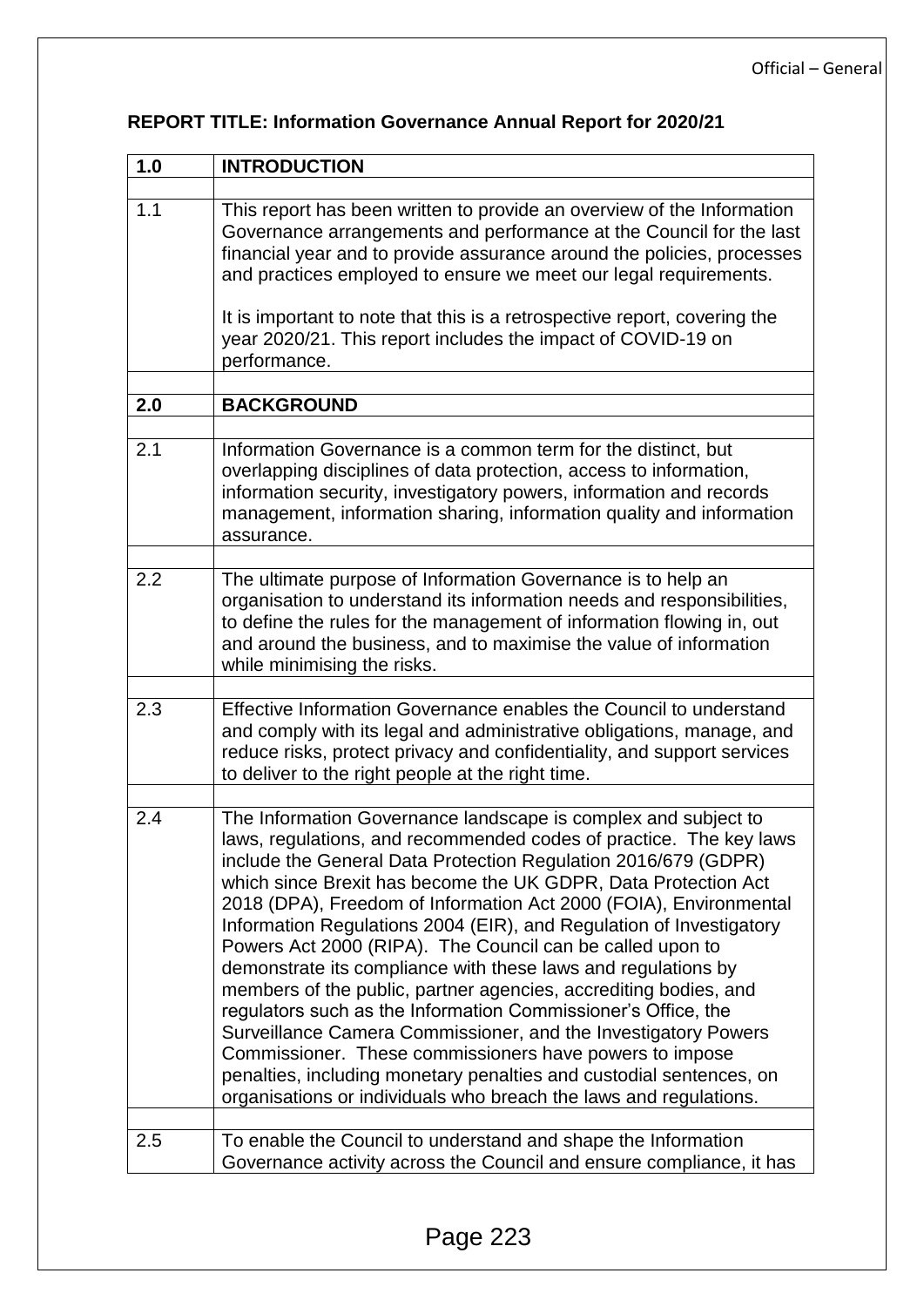|     | nominated specific information governance roles to officers: Senior<br>Information Risk Owner, Portfolio Information Risk Owners, Caldicott<br>Guardians, Senior Responsible Officer (RIPA), Senior Responsible<br>Officer (CCTV) and the Data Protection Officer. These roles attend the<br>Information Governance Board, which is subsequently supported by<br>key officers and working groups to help embed information<br>governance practice. In 2019/20, the Council nominated its directors to<br>become Information Asset Owners and gave them responsibility for<br>managing risks to the personal data and business critical information<br>held within their services. |
|-----|-----------------------------------------------------------------------------------------------------------------------------------------------------------------------------------------------------------------------------------------------------------------------------------------------------------------------------------------------------------------------------------------------------------------------------------------------------------------------------------------------------------------------------------------------------------------------------------------------------------------------------------------------------------------------------------|
| 3.0 | <b>DATA PROTECTION LAWS</b>                                                                                                                                                                                                                                                                                                                                                                                                                                                                                                                                                                                                                                                       |
| 3.1 | 2020/21 was the third financial year in which the General Data<br>Protection Regulation (GDPR) 2016/679 (now the UK GDPR) and the<br>Data Protection Act (DPA) 2018 have been in force. The Council has<br>continued to work to ensure compliance with the law and an ongoing<br>GDPR Action Plan is in place.                                                                                                                                                                                                                                                                                                                                                                    |
| 3.2 | Data protection compliance remains a key priority for the Council and<br>is currently logged on the Council's Risk Register (Resources Risk ID<br>352 - High). Work will continue throughout 2021/22 to ensure good<br>practice is understood and embedded into business as usual and that<br>the right evidence is available as and when required to reduce the risk<br>to an acceptable level.                                                                                                                                                                                                                                                                                  |
| 4.0 | <b>SUBJECT ACCESS REQUESTS</b>                                                                                                                                                                                                                                                                                                                                                                                                                                                                                                                                                                                                                                                    |
| 4.1 | Data protection law provides data subjects with a number of rights to<br>better understand and make decisions about the personal data a Data<br>Controller processes about them (Articles 14-22 GDPR). The most<br>used right is Article 15, the right of access, which is known as a<br>Subject Access Request (SAR).                                                                                                                                                                                                                                                                                                                                                            |
| 4.2 | All SARs are logged by the Council's Information Management Team,<br>triaged, and allocated to individual services to provide a response.                                                                                                                                                                                                                                                                                                                                                                                                                                                                                                                                         |
| 4.3 | SARs must be answered within a legal time limit. The Council's<br>Information Governance Board has set the target that 85% of SARs<br>should be answered in time.                                                                                                                                                                                                                                                                                                                                                                                                                                                                                                                 |
| 4.4 | In 2020/21, the Council handled 326 Subject Access Requests and<br>answered 170 in time (see Appendix A). The overall SAR performance<br>figure has dropped from 85% in 2019-20 to 52% in 2020-21. The drop<br>in performance has been caused by the suspension of request<br>handling in response to the COVID-19 pandemic.                                                                                                                                                                                                                                                                                                                                                      |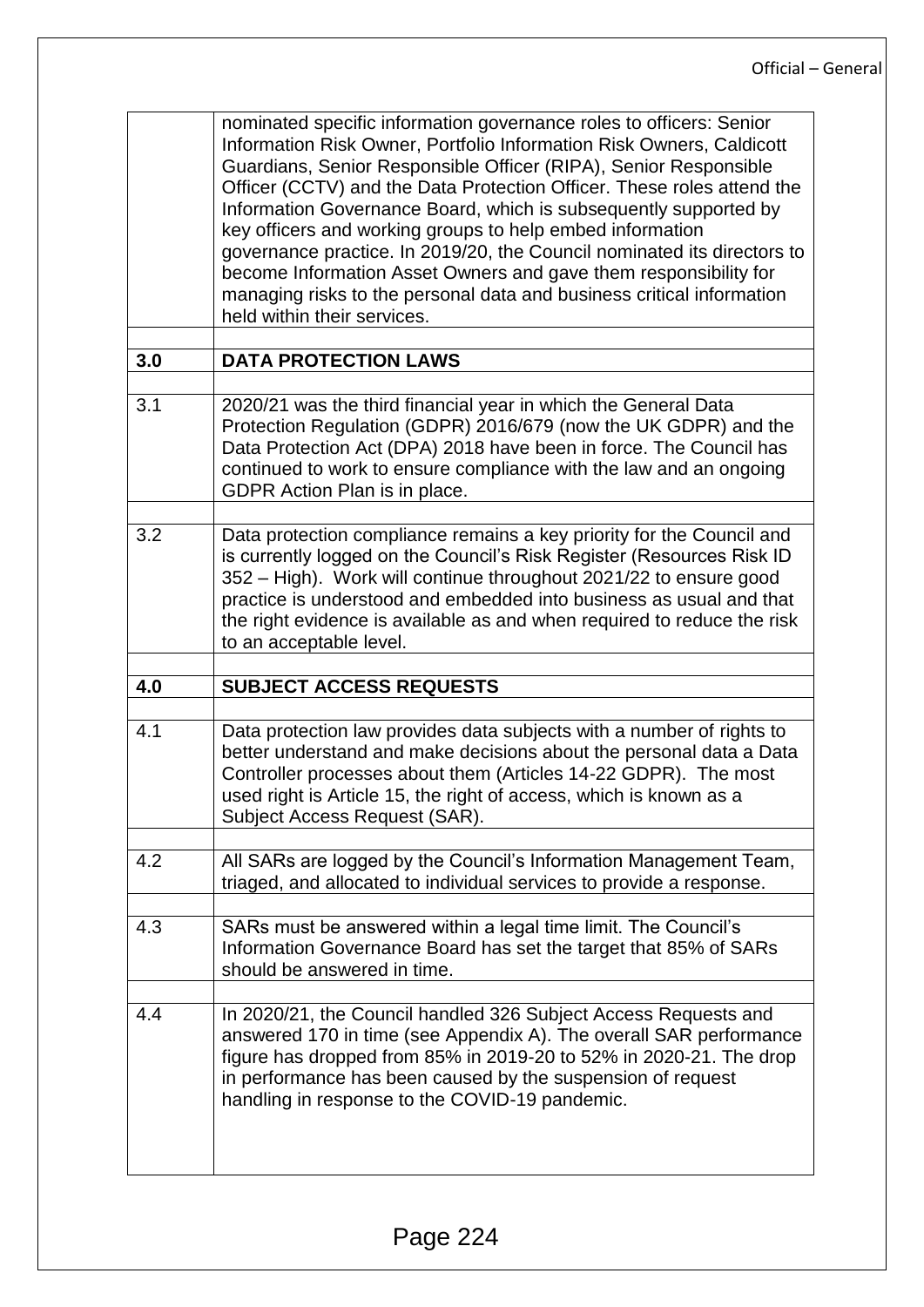| 4.5 | In addition to the above, the ICO has corresponded with the Council<br>on two separate occasions concerning Subject Access Requests<br>received in 2020/21. The cases concerned situations where individuals<br>complained to the ICO that they were not provided with the information<br>to which they were entitled. The ICO has agreed with one complaint<br>and required the Council to disclose information weekly to the data<br>subject. In the other case, the ICO was satisfied that the Council<br>responded appropriately to the request. |  |  |  |  |  |
|-----|------------------------------------------------------------------------------------------------------------------------------------------------------------------------------------------------------------------------------------------------------------------------------------------------------------------------------------------------------------------------------------------------------------------------------------------------------------------------------------------------------------------------------------------------------|--|--|--|--|--|
| 4.6 | The handling of SARs remains a priority for the Council.                                                                                                                                                                                                                                                                                                                                                                                                                                                                                             |  |  |  |  |  |
| 5.0 | FREEDOM OF INFORMATION (FOI) AND ENVIRONMENTAL<br><b>INFORMATION (EIR) REQUESTS</b>                                                                                                                                                                                                                                                                                                                                                                                                                                                                  |  |  |  |  |  |
| 5.1 | The Council is legally required to respond to requests for information<br>under the Freedom of Information Act 2000 (FOIA) and the<br>Environmental Information Regulations 2004 (EIR). Responses must<br>be made within 20 working days, subject to some exceptions. Each<br>response must confirm if the information is held and then either<br>provide the information or explain the reasons why it cannot be<br>disclosed (exemptions/exceptions).                                                                                              |  |  |  |  |  |
| 5.2 | FOI and EIR requests are logged by the Council's Information<br>Management (IM) Team and then triaged and allocated to individual<br>services to gather the information. Services provide a response to the<br>IM Team, who check this, advise on the application of any<br>exemptions/exceptions, and then respond to the customer.                                                                                                                                                                                                                 |  |  |  |  |  |
| 5.3 | In 2020/21, the Council received 1543 requests and answered 64.64%<br>in time (appendix B). This response rate is down from 93.25% in<br>2019/20 and fails to meet the Information Governance Board's target<br>of response rate of 95% of requests answered in time.                                                                                                                                                                                                                                                                                |  |  |  |  |  |
| 5.4 | The reduction in compliance is a direct consequence of the<br>coronavirus pandemic. In Q1, we received almost half the number of<br>requests typically received. By Q4, the number of requests rose to the<br>same levels as before the pandemic. However, as demand stabilised,<br>it has taken longer than normal to process requests because of the<br>strain on resources across the Council caused by the pandemic.<br>Work has taken place across portfolios to address the backlog and to<br>improve the Council's compliance rates.          |  |  |  |  |  |
| 5.5 | The FOI and EIR give a requester the right to appeal about the way<br>their request has been handled. This is known as an Internal Review.                                                                                                                                                                                                                                                                                                                                                                                                           |  |  |  |  |  |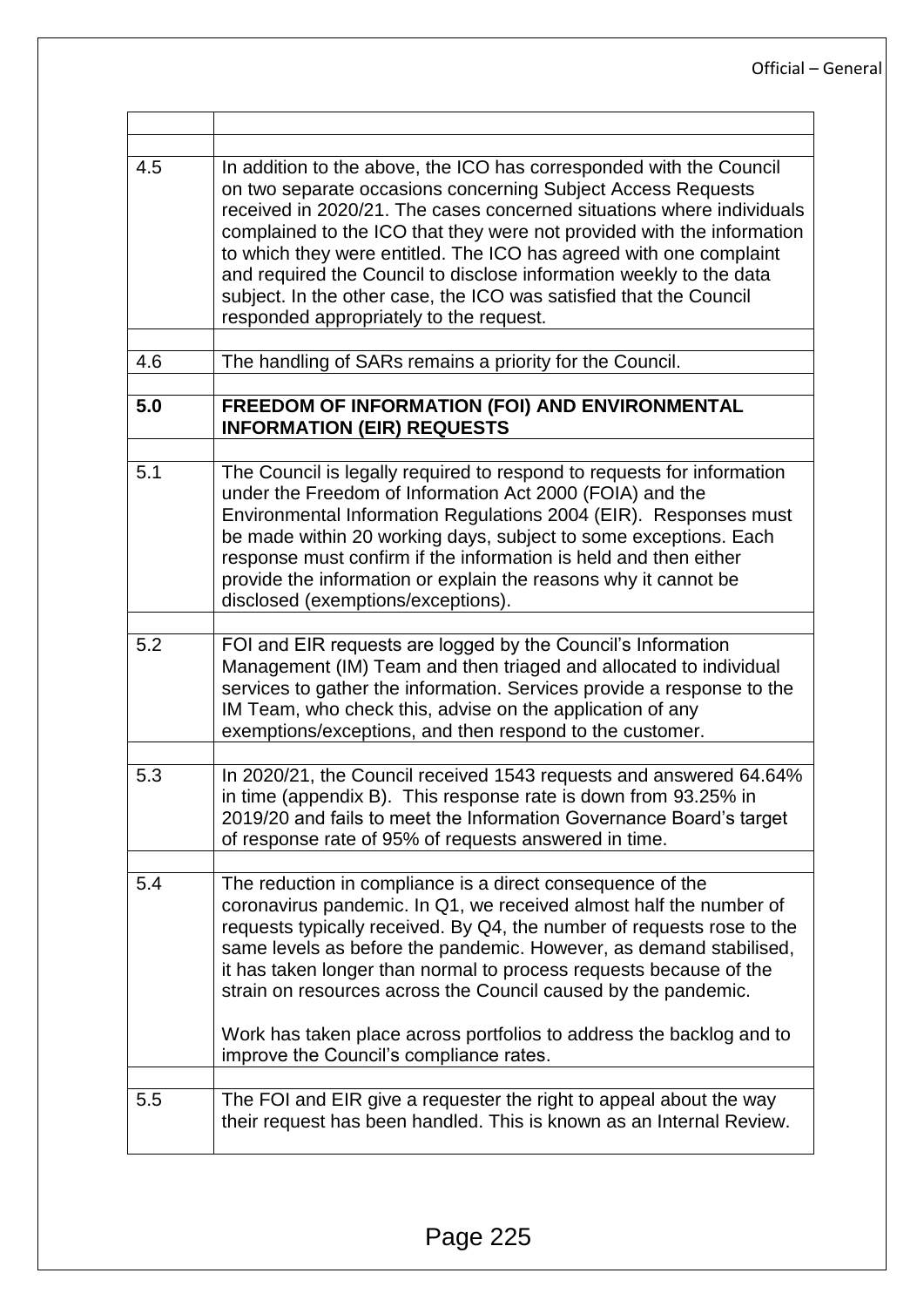|     | The Council received 54 requests for Internal Reviews in 2020/21. In<br>the case of 27, either the Council changed its position and released<br>information or upheld the original decision, which was accepted by the<br>requester. There are 27 Internal Reviews outstanding.                                                                                                                                                                                                                                                                                                   |  |  |  |  |  |
|-----|-----------------------------------------------------------------------------------------------------------------------------------------------------------------------------------------------------------------------------------------------------------------------------------------------------------------------------------------------------------------------------------------------------------------------------------------------------------------------------------------------------------------------------------------------------------------------------------|--|--|--|--|--|
| 5.6 | In addition to the above, the ICO has corresponded with the Council<br>on nine separate occasions concerning FOI/EIR requests received in<br>2020/21. Of these nine cases, the Council resolved two informally with<br>the customer and the ICO upheld two cases in favour of the Council.<br>At the time of this report, five cases remain open and are either<br>awaiting action by an ICO case officer or are awaiting formal closure.                                                                                                                                         |  |  |  |  |  |
| 6.0 | <b>OPEN DATA</b>                                                                                                                                                                                                                                                                                                                                                                                                                                                                                                                                                                  |  |  |  |  |  |
| 6.1 | Under the Freedom of Information Act 2000, Protection of Freedoms<br>Act 2012, and the Local Transparency Code 2015, the Council is<br>required to publish certain information on its website or open data<br>sites. The Council is committed to open data to support its<br>transparency agenda and routinely publishes information about its<br>services, key decisions, and expenditure.                                                                                                                                                                                       |  |  |  |  |  |
| 6.2 | The risk relating to the publication of data on the Council's open data<br>sites, including deciding what data should be published and ensuring<br>that published data is accurate, meaningful, owned and regularly<br>updated, remains logged on the Corporate Risk Register (Resources<br>Risk ID 366 - Moderate).                                                                                                                                                                                                                                                              |  |  |  |  |  |
|     | In 2020/21, the Council has continued to work on improving its<br>publication of open data, using Data Mill North to publish data relating<br>to spend transparency, fleet vehicles, business rates and parking.                                                                                                                                                                                                                                                                                                                                                                  |  |  |  |  |  |
| 6.3 | To date approximately 32 datasets have been published onto ESRI<br>site and 12 datasets have been published on Data Mill North. Further<br>work is required to encourage services within the Council to recognise<br>the benefits of open data to help demonstrate the Council's<br>commitments to openness, transparency, and public accountability.                                                                                                                                                                                                                             |  |  |  |  |  |
| 7.0 | <b>INFORMATION SECURITY INCIDENTS AND PERSONAL DATA</b><br><b>BREACHES</b>                                                                                                                                                                                                                                                                                                                                                                                                                                                                                                        |  |  |  |  |  |
| 7.1 | The Council is required to log, assess, and mitigate information<br>security incidents and personal data breaches. Incidents can be<br>events that have happened or near misses that affect or are likely to<br>affect the confidentiality, integrity, and availability of information.<br>Where an incident occurs and affects personal data, this is a personal<br>data breach. Data protection law requires organisations to notify the<br>Information Commissioner's Office of the personal data breaches that<br>have a high and ongoing risk to the data subjects affected. |  |  |  |  |  |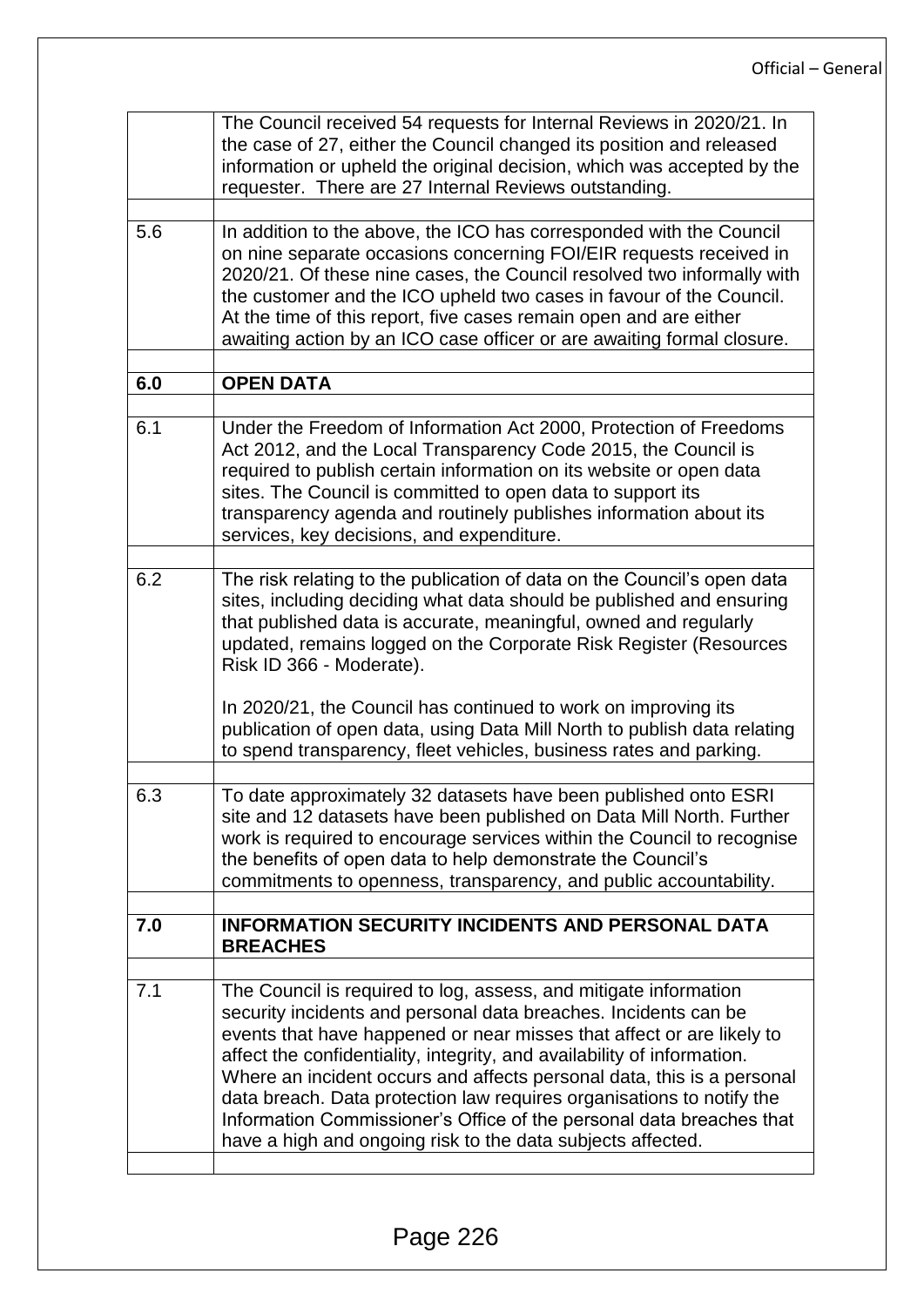| 7.2 | In 2020/21, 262 incidents were logged through the Council's<br>information security incident process; 109 of these incidents were<br>classed as personal data breaches (see Appendix C1). Most of the<br>breaches involved customer personal data and were caused by<br>human error with emails or post being delivered to the wrong<br>person. Of these breaches, eight were considered to meet the risk<br>threshold and were reported to the Information Commissioner's Office.<br>(see Appendix C2). |
|-----|----------------------------------------------------------------------------------------------------------------------------------------------------------------------------------------------------------------------------------------------------------------------------------------------------------------------------------------------------------------------------------------------------------------------------------------------------------------------------------------------------------|
| 7.3 | The Information Commissioner has the power to take enforcement<br>action against an organisation for non-compliance with data protection<br>law, which includes data breaches.                                                                                                                                                                                                                                                                                                                           |
| 7.4 | Incidents and data breaches have been reported by all Portfolios. The<br>Services that handle sensitive personal data are at greater risk<br>because an incident or breach is more likely to have a greater impact<br>on the customer or data subject and therefore meet the threshold to<br>notify the Information Commissioner.                                                                                                                                                                        |
| 7.5 | Consequently, there is a continuing and critical need to manage the<br>information we have, safely and securely, to continue to implement<br>sound data protection practice, and to ensure all staff are aware of<br>their responsibilities and have received and completed all the<br>necessary training relevant to their role.                                                                                                                                                                        |
|     |                                                                                                                                                                                                                                                                                                                                                                                                                                                                                                          |
|     |                                                                                                                                                                                                                                                                                                                                                                                                                                                                                                          |
| 8.0 | <b>INVESTIGATORY POWERS COMMISSIONER</b>                                                                                                                                                                                                                                                                                                                                                                                                                                                                 |
| 8.1 | The Council is entitled to use the Regulation of Investigatory Powers<br>Act 2000 (RIPA) and Investigatory Powers Act 2016 to carry out covert<br>surveillance as part of its statutory duties. All applications must be<br>approved by a Magistrate before covert surveillance can be carried<br>out.                                                                                                                                                                                                   |
| 8.2 | The Council must fully document all the applications it makes for<br>covert surveillance including the use of Covert Human Intelligence<br>Sources and make the documents available for inspection when<br>required. The Council makes an annual return to the Investigatory<br>Powers Commissioner's Office, which confirms the number of<br>applications that have been considered and submitted to a Magistrate<br>(see appendix D).                                                                  |
| 8.3 | In 2020/2021, the Council made one application for Directed<br>Surveillance that was granted by the Magistrate and has since been<br>cancelled; the term 'cancelled', meaning that the period in which the<br>Council is authorised to carry out the surveillance has expired.                                                                                                                                                                                                                           |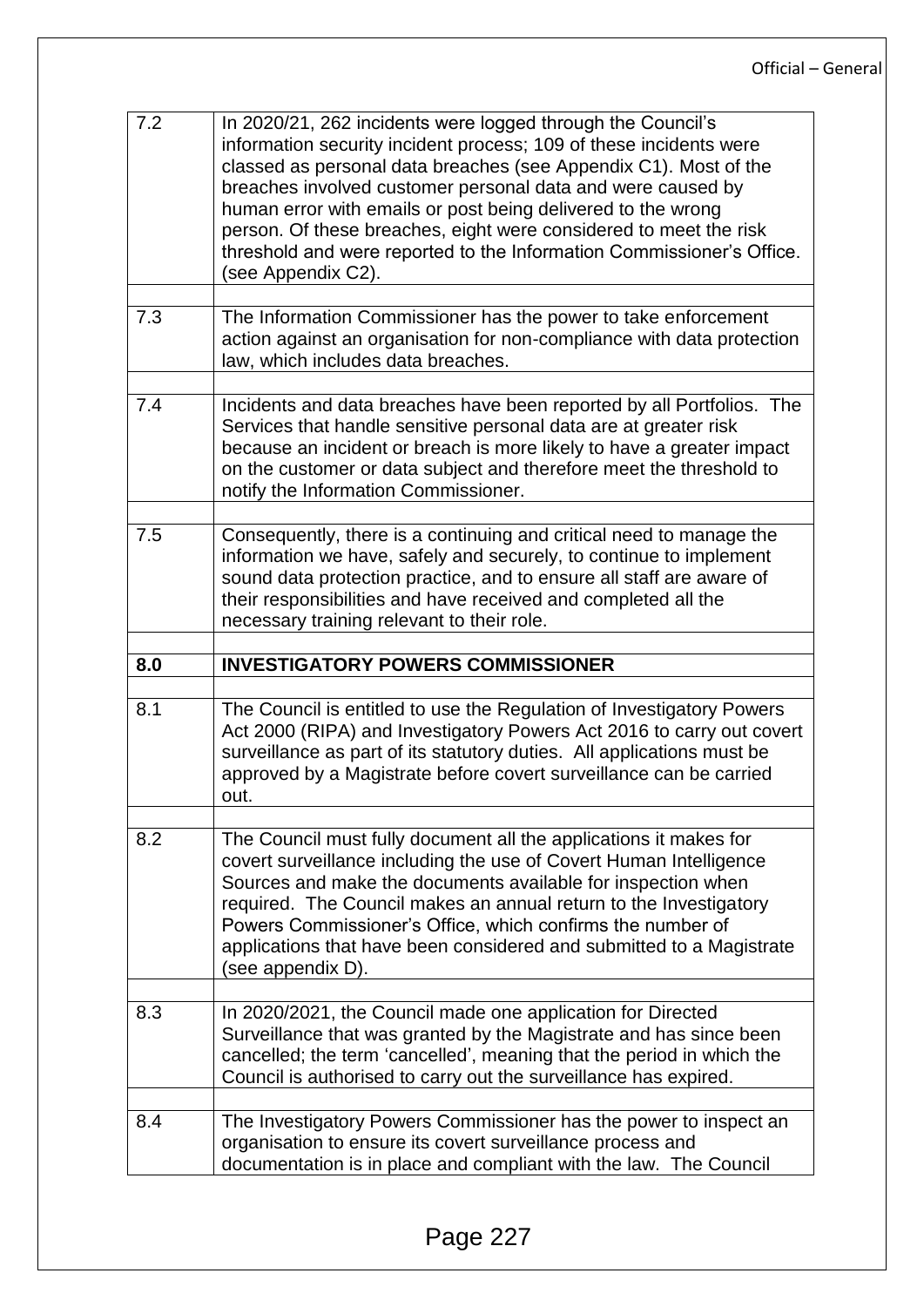|      | received a desk-based and telephone inspection on 20 August 2020.<br>The information provided has demonstrated a good level of<br>compliance that removed, for the present, the requirement for a<br>physical inspection.                                                                                                                                                                                                                 |  |  |  |  |  |
|------|-------------------------------------------------------------------------------------------------------------------------------------------------------------------------------------------------------------------------------------------------------------------------------------------------------------------------------------------------------------------------------------------------------------------------------------------|--|--|--|--|--|
| 8.5  | The Investigatory Powers Commissioner found that all<br>recommendations arising from the 2017 inspection report have been<br>fully addressed and discharged.                                                                                                                                                                                                                                                                              |  |  |  |  |  |
| 8.6  | Recommendations were provided following the 2020 inspection; one<br>recommendation relates to updating the RIPA policy and guidance<br>which was last updated in 2018. A review is in place to update<br>references to legislation, including a relevant social media policy<br>section and a new list of approvers.                                                                                                                      |  |  |  |  |  |
| 8.7  | A new cycle of appropriate refresher training, including the new Chief<br>Executive and all approvers was encouraged by the Commissioner<br>and has now taken place. In addition, various messaging across the<br>Council has been carried out to remind staff about RIPA best practice<br>via e-learning, intranet bulletins and the circulation of the social media<br>policy.                                                          |  |  |  |  |  |
| 9.0  | <b>INFORMATION GOVERNANCE RISK AND ISSUES</b>                                                                                                                                                                                                                                                                                                                                                                                             |  |  |  |  |  |
| 9.1  | In 2020/21, the Council maintained a number of Information<br>Governance Risks and Issues on its Risk Register. These varied in<br>severity - High to Low - covering compliance with UK GDPR, IT<br>Transition and Cyber Security.                                                                                                                                                                                                        |  |  |  |  |  |
| 9.2  | The risks are reported to the relevant senior managers every quarter -<br>Senior Management Teams or the Executive Management Team - to<br>ensure the risks are being progressed or to highlight any issues that<br>affect the treatment plan.                                                                                                                                                                                            |  |  |  |  |  |
| 10.0 | <b>INFORMATION SECURITY &amp; CYBER SECURITY</b>                                                                                                                                                                                                                                                                                                                                                                                          |  |  |  |  |  |
| 10.1 | Information security is about the protection of information or, more<br>specifically, its confidentiality, integrity, and availability. The Council is<br>required to take appropriate security measures to protect information,<br>particularly personal data, from accidental or unlawful destruction,<br>loss, alteration, unauthorised disclosure of, or access to information<br>transmitted, stored, or otherwise processed.        |  |  |  |  |  |
| 10.2 | Cyber Security remains a constant threat and is recorded on the<br>Council's asset register as such. Security experts consider that it is<br>impossible to mitigate all cyber security threats and it is a case of<br>when, rather than if, the Council is hit by a cyber-attack. This means<br>that the Council's approach must be to minimise the chances of a<br>successful attack and be prepared to recover from any such an attack. |  |  |  |  |  |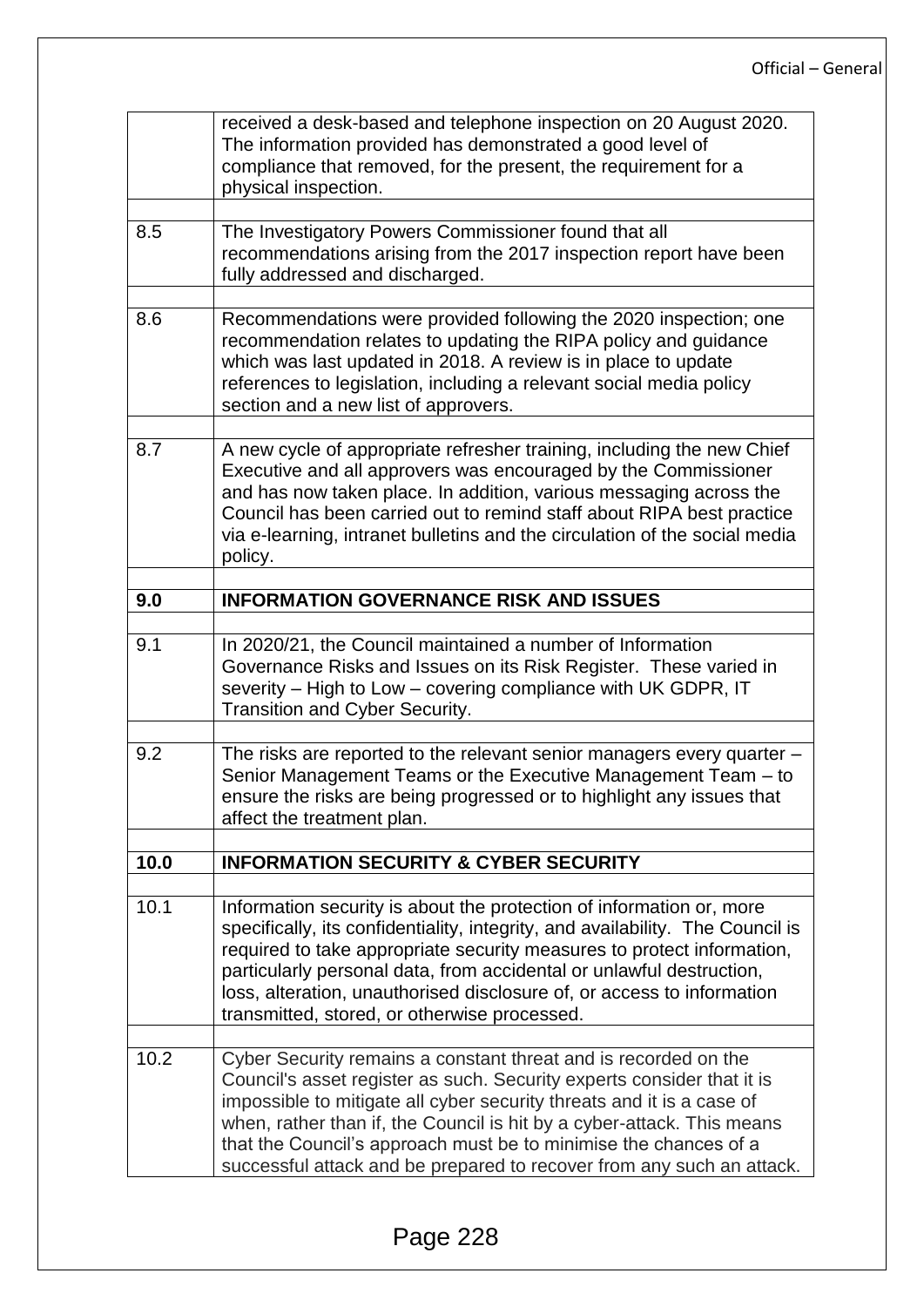|      | Technical protections in place have been strengthened significantly.<br>As part of the Council's significant investment in Microsoft Technology<br>it has taken advantage of Microsoft Security solutions including<br><b>Exchange Online Protection and Microsoft Advanced Threat</b><br>Protection to reduce the threats associated with email and protect our<br>Windows 10 devices.                                                                                                                                                                                                                                                                                                                                                                        |
|------|----------------------------------------------------------------------------------------------------------------------------------------------------------------------------------------------------------------------------------------------------------------------------------------------------------------------------------------------------------------------------------------------------------------------------------------------------------------------------------------------------------------------------------------------------------------------------------------------------------------------------------------------------------------------------------------------------------------------------------------------------------------|
| 10.3 | The Council's move from Windows 7 which is now unsupported by<br>Microsoft to Windows 10 significantly improves the Council's cyber<br>security stance.                                                                                                                                                                                                                                                                                                                                                                                                                                                                                                                                                                                                        |
| 10.4 | Although the technical protection in place has improved over the<br>period, the Council must be prepared to respond to any cyber security<br>issue when it arises, and a potential Ransomware issue is of particular<br>concern. To reduce the likely impact of such an issue, the Council has<br>made a significant investment in new backup technology in line with<br>guidance from the National Cyber Security Centre (NCSC) – migration<br>to the new system (Rubrik) is currently in progress.                                                                                                                                                                                                                                                           |
| 10.5 | Over the period the Council has worked with 3rd party providers and<br>central government security experts to assess ongoing areas of<br>weakness. Despite the significant technical improvements made over<br>the period some areas for improvement remain. It should be noted that<br>the need to maintain services during the pandemic and provide IT<br>service to people working at home is particularly challenging from a<br>system management and security point of view, but to some extent the<br>acceleration of the move to cloud based solutions such as Office 365<br>have enabled us to provide services remotely which would have been<br>almost impossible to deliver at an affordable rate when the Council<br>contracted its ICT to Capita. |
| 10.6 | The Council has recently implemented the use of data sensitivity<br>labelling based on the government's information security<br>classifications.<br>The use of labelling has been a mandatory compliance requirement for<br>authorities dealing with data provided by DWP via the Public Service<br>Network (PSN) for more than 10 years. The implementation of<br>labelling re-enforces the Council's IT estate was managed externally<br>and brings Sheffield City Council belatedly in line with most other<br>Councils and public bodies.                                                                                                                                                                                                                  |
| 11.0 | <b>RECORDS MANAGEMENT</b>                                                                                                                                                                                                                                                                                                                                                                                                                                                                                                                                                                                                                                                                                                                                      |
| 11.1 | Records Management is the practice of managing records with the<br>intention of ensuring they are accurate, reliable, and available until<br>they are disposed of or permanently preserved. Effective records<br>management can underpin business practice, support decision                                                                                                                                                                                                                                                                                                                                                                                                                                                                                   |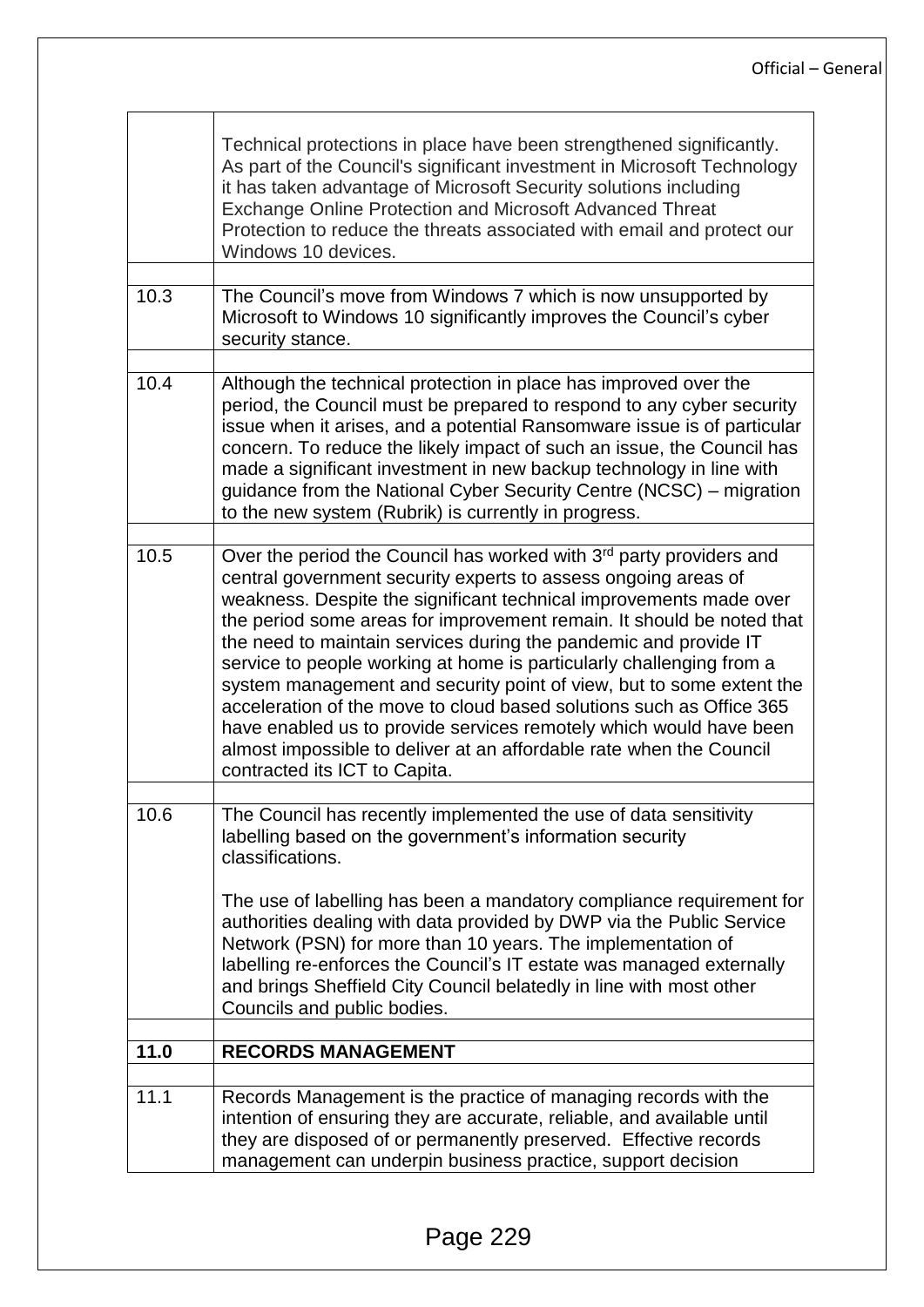|      | making, and improve efficiencies, whereas ineffective records<br>management can hinder operations and present a risk.                                                                                                                                                                                                                                                                                                                                                                                                                                                                                                                                                                                                                                                                                                                           |  |  |  |  |  |
|------|-------------------------------------------------------------------------------------------------------------------------------------------------------------------------------------------------------------------------------------------------------------------------------------------------------------------------------------------------------------------------------------------------------------------------------------------------------------------------------------------------------------------------------------------------------------------------------------------------------------------------------------------------------------------------------------------------------------------------------------------------------------------------------------------------------------------------------------------------|--|--|--|--|--|
|      |                                                                                                                                                                                                                                                                                                                                                                                                                                                                                                                                                                                                                                                                                                                                                                                                                                                 |  |  |  |  |  |
| 11.2 | The Council continues to provide guidance, training, and awareness,<br>explore better use of information technology to automate records<br>management processes, especially retention and disposal and gain a<br>better understanding of management responsibility to own the<br>information processed within their service area.                                                                                                                                                                                                                                                                                                                                                                                                                                                                                                               |  |  |  |  |  |
| 12.0 | <b>TRAINING</b>                                                                                                                                                                                                                                                                                                                                                                                                                                                                                                                                                                                                                                                                                                                                                                                                                                 |  |  |  |  |  |
|      |                                                                                                                                                                                                                                                                                                                                                                                                                                                                                                                                                                                                                                                                                                                                                                                                                                                 |  |  |  |  |  |
| 12.1 | Information governance is essential to ensure staff and other<br>authorised users, or processers of council information or systems<br>understand and accept their responsibilities to handle information<br>lawfully and safely. In the event of any complaint, incident or data<br>breach, the Information Commissioner's Office ask for confirmation as<br>to what training provision is in place and whether the employee<br>involved in the matter has completed the training available.                                                                                                                                                                                                                                                                                                                                                    |  |  |  |  |  |
| 12.2 | The Council has a range of information governance related training,<br>from general awareness courses to bespoke sessions on key topics.<br>General training includes the Information Management e-learning and<br>Regulation of Investigatory Powers e-learning, which are available<br>thought the Sheffield Development Hub. Bespoke training has also<br>been available and delivered to officers needing greater knowledge in<br>key governance areas, including data protection, data protection<br>impact assessments, privacy notices and information sharing.                                                                                                                                                                                                                                                                          |  |  |  |  |  |
| 12.3 | A new mandatory data protection learning module was added to the<br>Sheffield Development Hub in January 2021. 88.98% of Council staff<br>had completed the module by last month, with 96% of Social Care<br>staff completing the training in time for the 2020/21 NHS Toolkit<br>submission in June 2021.                                                                                                                                                                                                                                                                                                                                                                                                                                                                                                                                      |  |  |  |  |  |
| 12.4 | Additionally, there has been training of discrete groups such as Foster<br>Carers (11 sessions) student social workers (five sessions) and<br>training with Place colleagues on Data Protection Impact<br>Assessments, Privacy Notices, and Information Sharing Agreements.<br>Some external training was commissioned for staff including the four<br>Caldicott Guardians who are senior officers charged with the<br>confidentiality of care records and their appropriate sharing, and eight<br>others who support them. Staff have attended free webinars from<br>solicitors' firms, and national information governance trainers on data<br>protection and freedom of information. Project managers attended<br>training on Data Protection Impact Assessments and our People-SARs<br>team attended training on subject access processing. |  |  |  |  |  |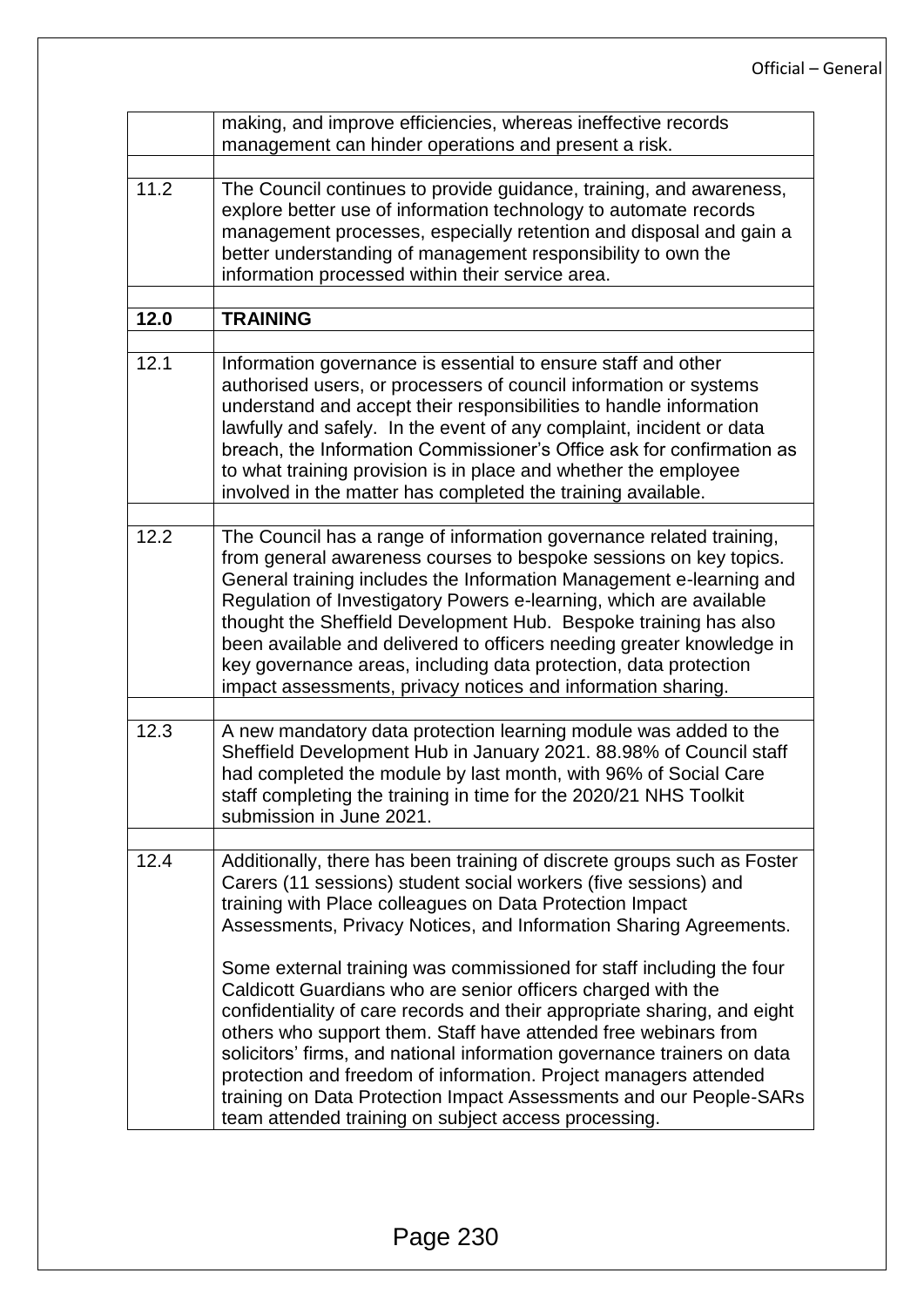|                  |                      | Responses Issued |         |       |                                                                          |                                                            |
|------------------|----------------------|------------------|---------|-------|--------------------------------------------------------------------------|------------------------------------------------------------|
|                  | Requests<br>Received | Within 20 days   | Overdue | Total | <b>Responses</b><br><b>Issued which</b><br>were issued<br>within 20 days | <b>Responses</b><br><b>Issued</b><br>which were<br>overdue |
| Quarter 1        | 264                  | 60               | 21      | 81    | 74.07%                                                                   | 25.93%                                                     |
| Quarter 2        | 422                  | 235              | 149     | 384   | 61.20%                                                                   | 38.80%                                                     |
| Quarter 3        | 402                  | 270              | 167     | 437   | 61.78%                                                                   | 38.22%                                                     |
| Quarter 4        | 455                  | 264              | 122     | 386   | 68.39%                                                                   | 31.61%                                                     |
| <b>Full Year</b> | 1543                 | 829              | 459     | 1288  | 64.36%                                                                   | 35.64%                                                     |

## **Appendix A: FOI and EIR Requests Response Performance 2020/21**

## **Appendix B-1: Subject Access Request Performance 20/21**

| 2020/21      | Received | Answered<br>in time | Answered<br>Late | In<br>Progress<br>in time | In<br>Progress,<br>but late | <b>Compliance</b><br>$\%$ |
|--------------|----------|---------------------|------------------|---------------------------|-----------------------------|---------------------------|
| Qtr 1        | 63       | 27                  | 36               | 0                         | 0                           | 43                        |
| Qtr 2        | 80       | 38                  | 39               | 0                         | 3                           | 48                        |
| Qtr 3        | 69       | 41                  | 22               | 0                         | 6                           | 59                        |
| Qtr 4        | 114      | 64                  | 36               | 0                         | 14                          | 56                        |
| <b>Total</b> | 326      | 170                 | 133              | 0                         | 23                          | 52                        |

| Year    | Received | Answered | Answered | In                  |                       | <b>Compliance</b> |
|---------|----------|----------|----------|---------------------|-----------------------|-------------------|
|         |          | in time  | Late     | Progress<br>in time | Progress,<br>but late | %                 |
| 2017/18 | 192      | 94       | 98       |                     |                       | 49                |
| 2018/19 | 297      | 219      | 78       |                     |                       | 74                |
|         |          |          |          |                     |                       |                   |
| 2019/20 | 343      | 295      | 48       |                     | 9                     | 86                |
| 2020/21 | 326      | 170      | 133      |                     | 23                    | 52                |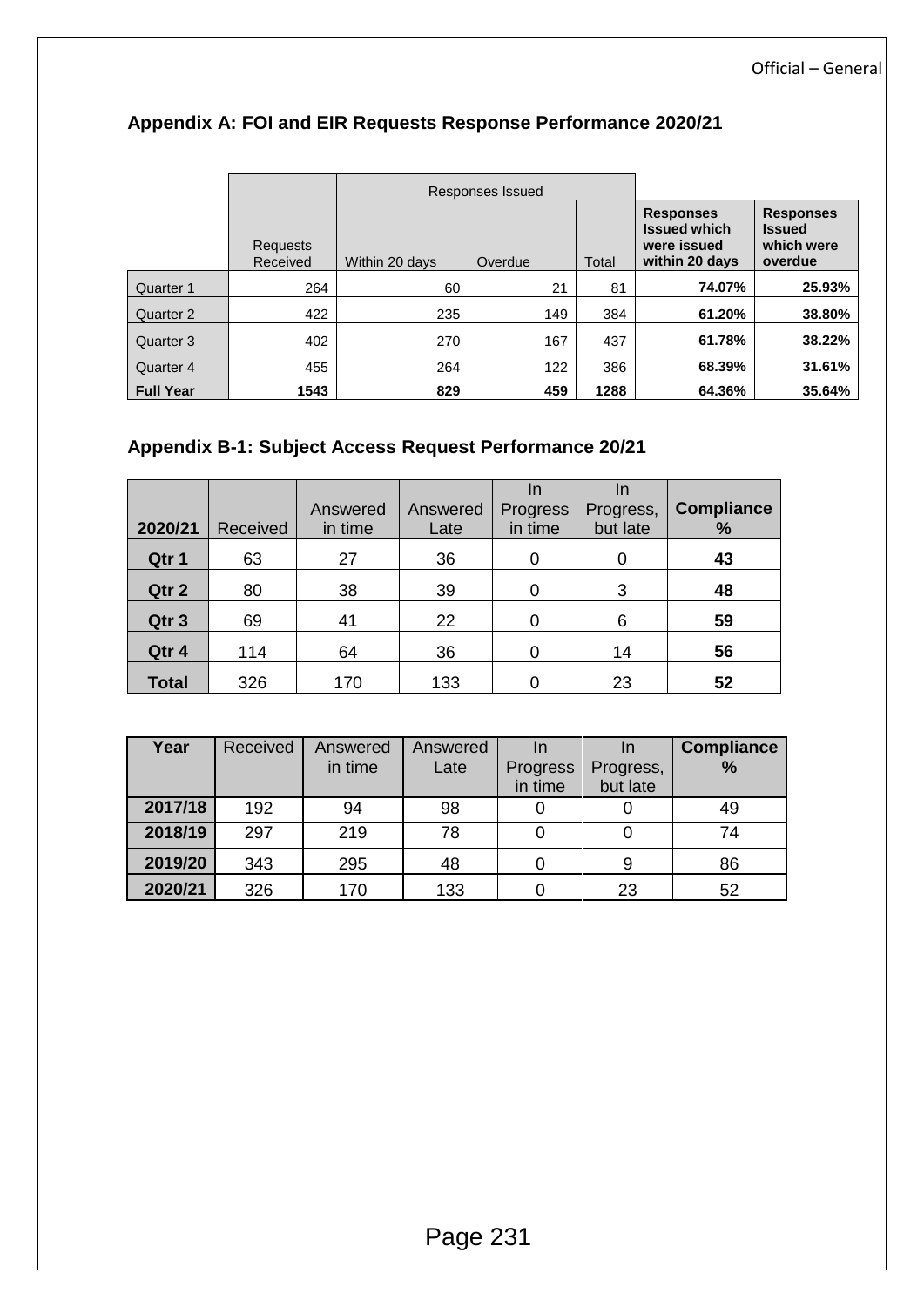#### **Appendix C: Reported Information Security Incidents and Personal Data Breaches**

## **C-1 Quarterly Figures**

|                                                                | No. of<br><b>Incidents</b> | <b>Personal</b><br>Data<br><b>Breaches</b> | <b>ICO Notified</b>     |
|----------------------------------------------------------------|----------------------------|--------------------------------------------|-------------------------|
| 2020-21                                                        | 262                        | 109                                        | 8                       |
| Q <sub>1</sub>                                                 | 51                         | 29                                         | $\overline{\mathbf{4}}$ |
| Corruption or inability to recover information                 | 1                          | 0                                          | 0                       |
| Incorrect recipient of email                                   | $\overline{2}$             | 1                                          | 0                       |
| Information disclosed in error (email, posted,<br>fax, verbal) | 35                         | 20                                         | $\overline{2}$          |
| Lost or stolen paperwork                                       | 3                          | 1                                          | 1                       |
| Online Disclosure (e.g., website, social<br>media)             | 5                          | 5                                          | 1                       |
| Unauthorised access to IT systems                              | 5                          | $\overline{2}$                             | 0                       |
| Q2                                                             | 55                         | 33                                         | $\overline{\mathbf{4}}$ |
| Cyber Attack (e.g., virus, ransomware,<br>phishing email)      | 1                          | 1                                          | 0                       |
| Incorrect recipient of email                                   | $\mathbf{1}$               | 1                                          | 0                       |
| Information disclosed in error (email, posted,<br>fax, verbal) | 38                         | 23                                         | $\overline{2}$          |
| Lost in transit or away from the office                        | 1                          | 0                                          | 0                       |
| Lost or stolen hardware                                        | $\overline{2}$             | 1                                          | 0                       |
| Online Disclosure (e.g., website, social<br>media)             | 3                          | $\overline{2}$                             | 0                       |
| Other - non-encrypted personal data sent be<br>email.          | 1                          | 0                                          | 0                       |
| Unauthorised access to IT systems                              | $\overline{2}$             | $\overline{2}$                             | $\overline{2}$          |
| (blank)                                                        | 8                          | 5                                          | 0                       |
| Q <sub>3</sub>                                                 | 67                         | 29                                         | $\bf{0}$                |
| Cyber Attack (e.g., virus, ransomware,<br>phishing email)      | 1                          | 0                                          | $\Omega$                |
| Information disclosed in error (email, posted,<br>fax, verbal) | 57                         | 26                                         | 0                       |
| Lost or stolen hardware                                        | 3                          | 0                                          | 0                       |
| Lost or stolen paperwork                                       | 1                          | 0                                          | 0                       |
| Online Disclosure (e.g., website, social<br>media)             | 1                          | 1                                          | $\Omega$                |
| Unauthorised access to IT systems                              | 1                          | 1                                          | 0                       |
| Unauthorised access to physical documents                      | 3                          | 1                                          | $\Omega$                |
| Q <sub>4</sub>                                                 | 89                         | 18                                         | $\bf{0}$                |
| Cyber Attack (e.g., virus, ransomware,<br>phishing email)      | 1                          | 0                                          | 0                       |
| Information disclosed in error (email, posted,<br>fax, verbal) | 74                         | 16                                         | $\Omega$                |
| Lost or stolen hardware                                        | 1                          | $\Omega$                                   | 0                       |
| Lost or stolen paperwork                                       | 3                          | 0                                          | 0                       |
| Online Disclosure (e.g., website, social<br>media)             | 3                          | 1                                          | $\Omega$                |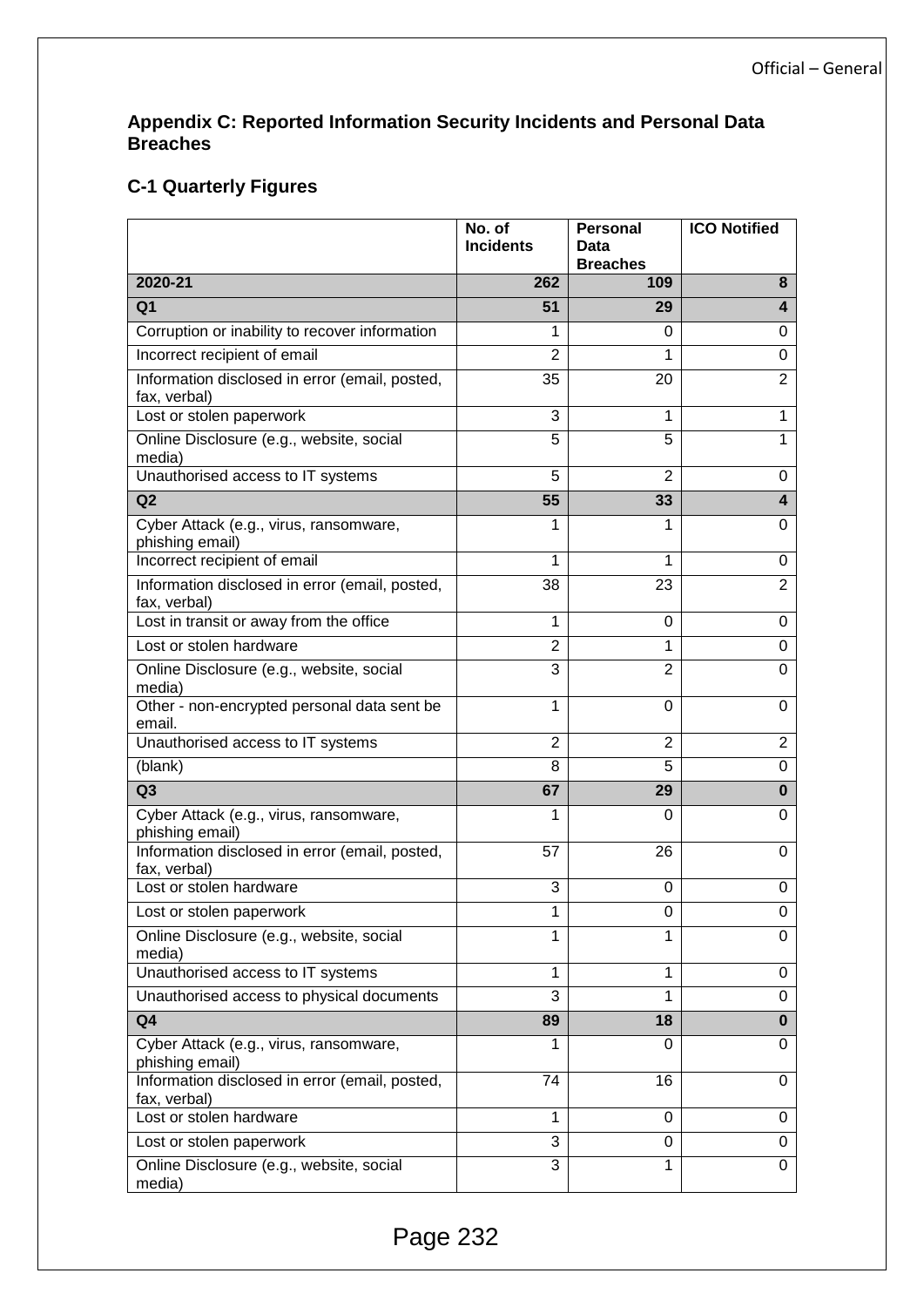|                                           | No. of<br><b>Incidents</b> | Personal<br>Data<br><b>Breaches</b> | <b>ICO Notified</b> |
|-------------------------------------------|----------------------------|-------------------------------------|---------------------|
| Unauthorised access to IT systems         |                            |                                     |                     |
| Unauthorised access to physical documents | 3                          |                                     |                     |

## **C2 – Summary of personal data breaches investigated by the ICO**

| <b>SCC Ref.</b> | Incident<br>reported | Summary of the personal data breaches investigated by<br>the Information Commissioner's Office                                                                                                                                                                                                                                                                                                                                                          | <b>INCIDENT TYPE</b>                                                                                                                      |
|-----------------|----------------------|---------------------------------------------------------------------------------------------------------------------------------------------------------------------------------------------------------------------------------------------------------------------------------------------------------------------------------------------------------------------------------------------------------------------------------------------------------|-------------------------------------------------------------------------------------------------------------------------------------------|
| 2020-258        | 24/04/20             | ANPR data consisting of 8.6 million vehicle registration<br>numbers, and the associated date, time and location of<br>vehicle was available on the Internet.                                                                                                                                                                                                                                                                                            | Unauthorised<br>access to IT<br>systems                                                                                                   |
|                 |                      | The ICO issued a reprimand to the council for a lack of<br>control and overall governance of the ANPR system. It<br>welcomed the remedial steps taken by SCC: access to the<br>ANPR system was removed, data controllership of the ANPR<br>system was established and a full audit of the ANPR system<br>was completed.                                                                                                                                 |                                                                                                                                           |
| 2020-265        | 11/05/20             | During the pandemic, the collection of council tax debt from<br>individuals had been suspended. Individual single page<br>notifications to the DWP and employers to suspend<br>deductions from benefits or cease attachment of earnings                                                                                                                                                                                                                 | Information<br>disclosed in error                                                                                                         |
|                 |                      | were printed double-sided and automatically enveloped. That<br>meant that employers received notifications of their own<br>employee and that of another employer, breaching that<br>individual's confidentiality. 144 data subjects were affected<br>(although 556 other individuals were double-sided printed in<br>the notification to the DWP. This information was considered<br>contained by a trusted partner.)                                   | [Both incidents]<br>were bundled into<br>a single<br>notification<br>because they<br>related to the<br>same issue close<br>to each other] |
| 2020-284        | 17/06/20             | An earlier incident involving business rate debt recovery<br>suspension with the breach of the personal data of 17 sole<br>traders.                                                                                                                                                                                                                                                                                                                     |                                                                                                                                           |
|                 |                      | Requested recipients destroy original letters which were all<br>replaced; data subjects were informed and apologised to;<br>processes were tightened; and training arranged. The ICO<br>took no further action following several recommendations of<br>good practice.                                                                                                                                                                                   |                                                                                                                                           |
| 2020-271        | 19/05/20             | Social worker's bag stolen from car whilst visiting a client,<br>containing mobile phone, tablet, notebook, diary, and daily<br>tasks book. Extensive measures were taken to contain the<br>incident. The ICO closed the case with no further action and<br>made several recommendations.                                                                                                                                                               | Lost in transit or<br>away from the<br>office                                                                                             |
| 2020-278        | 5/06/20              | Information was published on SCC website for the<br>Admissions Committee which considers appeals for school<br>placements, where it remained for 48 hours. The agenda<br>pack included confidential documents and was meant only for<br>those Council Members on the committee. The council took<br>action to retrieve the information and support the families.<br>The ICO closed the case with no further action but made<br>several recommendations. | Information<br>disclosed in error                                                                                                         |
| 2020-330        | 14/08/20             | An allegation was received from a member of the public that<br>confidential information from council records had been posted<br>to Facebook. The case was not proved. The ICO closed the<br>case.                                                                                                                                                                                                                                                       | Unauthorised<br>access to IT<br>systems                                                                                                   |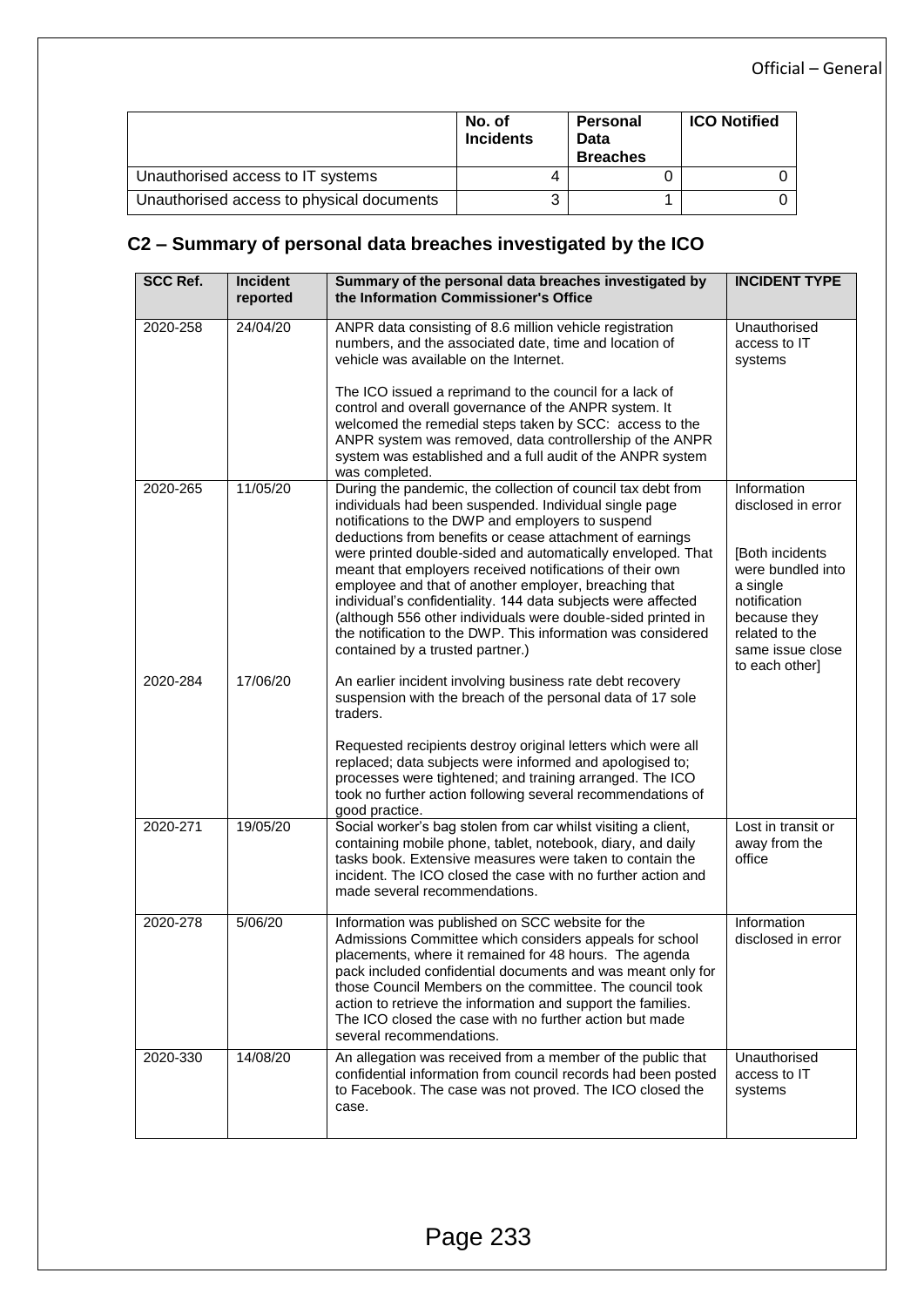#### Official – General

| <b>SCC Ref.</b> | <b>Incident</b><br>reported | Summary of the personal data breaches investigated by<br>the Information Commissioner's Office                                                                                                                                                                                                                                         | <b>INCIDENT TYPE</b>                    |
|-----------------|-----------------------------|----------------------------------------------------------------------------------------------------------------------------------------------------------------------------------------------------------------------------------------------------------------------------------------------------------------------------------------|-----------------------------------------|
| 2020-331        | 20/08/20                    | In response to a conversation with a tenant regarding an<br>ongoing anti-social behaviour case, the officer posted several<br>diary sheet templates and a compliment slip to the wrong<br>address. The data subject was informed and apologised to,<br>and processes tightened. The ICO closed the case with a few<br>recommendations. | Information<br>disclosed in error       |
| 2020-336        | 27/08/20                    | A member of staff accessed records regarding an anti-social<br>behaviour complaint made against them. The ICO closed the<br>case based on actions taken by the council; and reiterated<br>good practice.                                                                                                                               | Unauthorised<br>access to IT<br>systems |
| 2020-339        | 4/09/20                     | The incident related to the disclosure of exam grades in a<br>tribunal hearing, revised due to pandemic moderation, and<br>until that point unknown to the individual concerned who was<br>distressed by what they considered a breach of<br>confidentiality. The ICO closed the case with a couple of<br>recommendations.             | Information<br>disclosed in error       |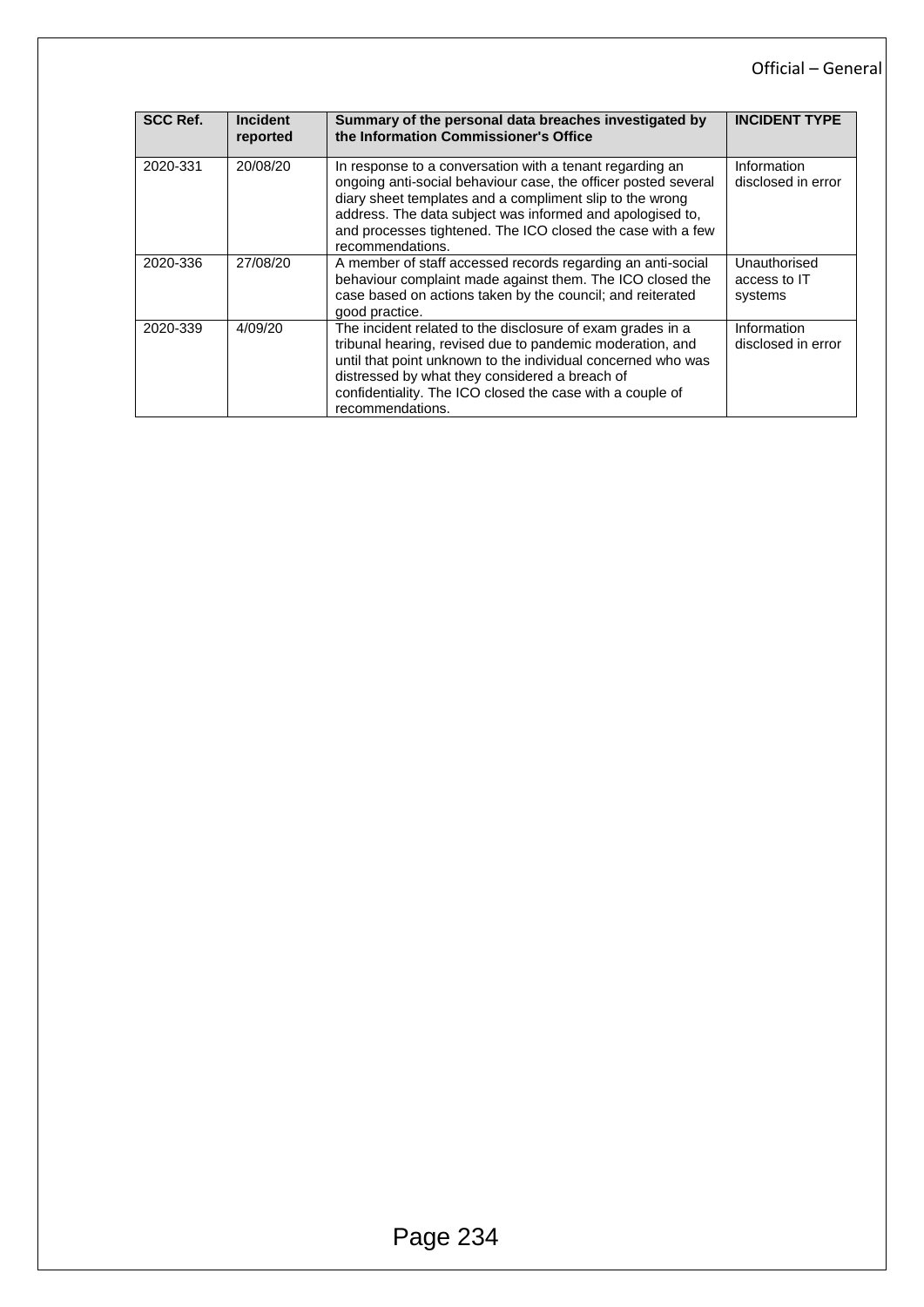| <b>Appendix D: Investigatory Powers Commissioner Office Return</b> |                                                                                      |                                                                                                           |             |  |  |  |
|--------------------------------------------------------------------|--------------------------------------------------------------------------------------|-----------------------------------------------------------------------------------------------------------|-------------|--|--|--|
|                                                                    |                                                                                      | <b>Sheffield City Council</b>                                                                             | Volume      |  |  |  |
|                                                                    |                                                                                      | The number of applications made for a CHIS authorisation?                                                 | 0           |  |  |  |
|                                                                    |                                                                                      | Of these, the number of applications made for a Juvenile CHIS authorisation?                              | 0           |  |  |  |
|                                                                    |                                                                                      | The number of CHIS authorisations successfully granted?                                                   | $\mathbf 0$ |  |  |  |
|                                                                    |                                                                                      | Of these, the number of Juvenile CHIS authorisations successfully granted?                                | $\mathbf 0$ |  |  |  |
|                                                                    |                                                                                      | The number of urgent applications made for a CHIS warrant?                                                | 0           |  |  |  |
|                                                                    |                                                                                      | Of these, the number of urgent applications made for a Juvenile CHIS                                      |             |  |  |  |
|                                                                    |                                                                                      | authorisation?                                                                                            | $\mathbf 0$ |  |  |  |
|                                                                    |                                                                                      | The number of CHIS authorisations granted in an urgent case?                                              | $\mathbf 0$ |  |  |  |
|                                                                    |                                                                                      | Of these, the number of Juvenile CHIS authorisations granted in an urgent<br>case?                        | $\mathbf 0$ |  |  |  |
|                                                                    |                                                                                      | The number of CHIS authorisations that were renewed?                                                      | 0           |  |  |  |
|                                                                    |                                                                                      | The number of CHIS authorisations that were cancelled?                                                    | $\mathbf 0$ |  |  |  |
|                                                                    |                                                                                      | The number of CHIS authorisations extant at the end of the year?                                          | $\mathbf 0$ |  |  |  |
|                                                                    | Sources (CHIS) & Juvenile Covert Human Intelligence Sources (Juvenile<br>CHIS)       | The age of the Juvenile CHIS at the time of the authorisation's issue? (to be<br>completed in rows below) | 0           |  |  |  |
|                                                                    |                                                                                      | Juvenile CHIS age at application                                                                          | $\mathbf 0$ |  |  |  |
|                                                                    |                                                                                      | Quantity                                                                                                  | $\mathbf 0$ |  |  |  |
|                                                                    |                                                                                      | Juvenile CHIS age at application                                                                          | 0           |  |  |  |
|                                                                    |                                                                                      | Quantity                                                                                                  | $\mathbf 0$ |  |  |  |
|                                                                    |                                                                                      | Juvenile CHIS age at application                                                                          | $\mathbf 0$ |  |  |  |
|                                                                    | Covert Human Intelligence                                                            | Quantity                                                                                                  | 0           |  |  |  |
|                                                                    |                                                                                      | Juvenile CHIS age at application                                                                          | 0           |  |  |  |
|                                                                    |                                                                                      | Quantity                                                                                                  | $\mathbf 0$ |  |  |  |
|                                                                    |                                                                                      | Juvenile CHIS age at application                                                                          | 0           |  |  |  |
|                                                                    |                                                                                      | Quantity                                                                                                  | $\mathbf 0$ |  |  |  |
|                                                                    |                                                                                      | Juvenile CHIS age at application                                                                          | $\mathbf 0$ |  |  |  |
|                                                                    |                                                                                      | Quantity                                                                                                  | $\mathbf 0$ |  |  |  |
| Directed Surveillance (RIPA<br>RIPSA)                              |                                                                                      | The number of applications made for a Directed Surveillance authorisation?                                | 1           |  |  |  |
|                                                                    |                                                                                      | The number of Directed Surveillance authorisations successfully granted?                                  | 1           |  |  |  |
|                                                                    | The number of urgent applications made for a Directed Surveillance<br>authorisation? | 0                                                                                                         |             |  |  |  |
|                                                                    |                                                                                      | The number of Directed Surveillance authorisation granted in an urgent case?                              | 0           |  |  |  |
|                                                                    | ಂಶ                                                                                   | The number of Directed Surveillance authorisations that were cancelled?                                   | 1           |  |  |  |
|                                                                    |                                                                                      | The number of Directed Surveillance authorisations extant at the end of the<br>year?                      | 0           |  |  |  |